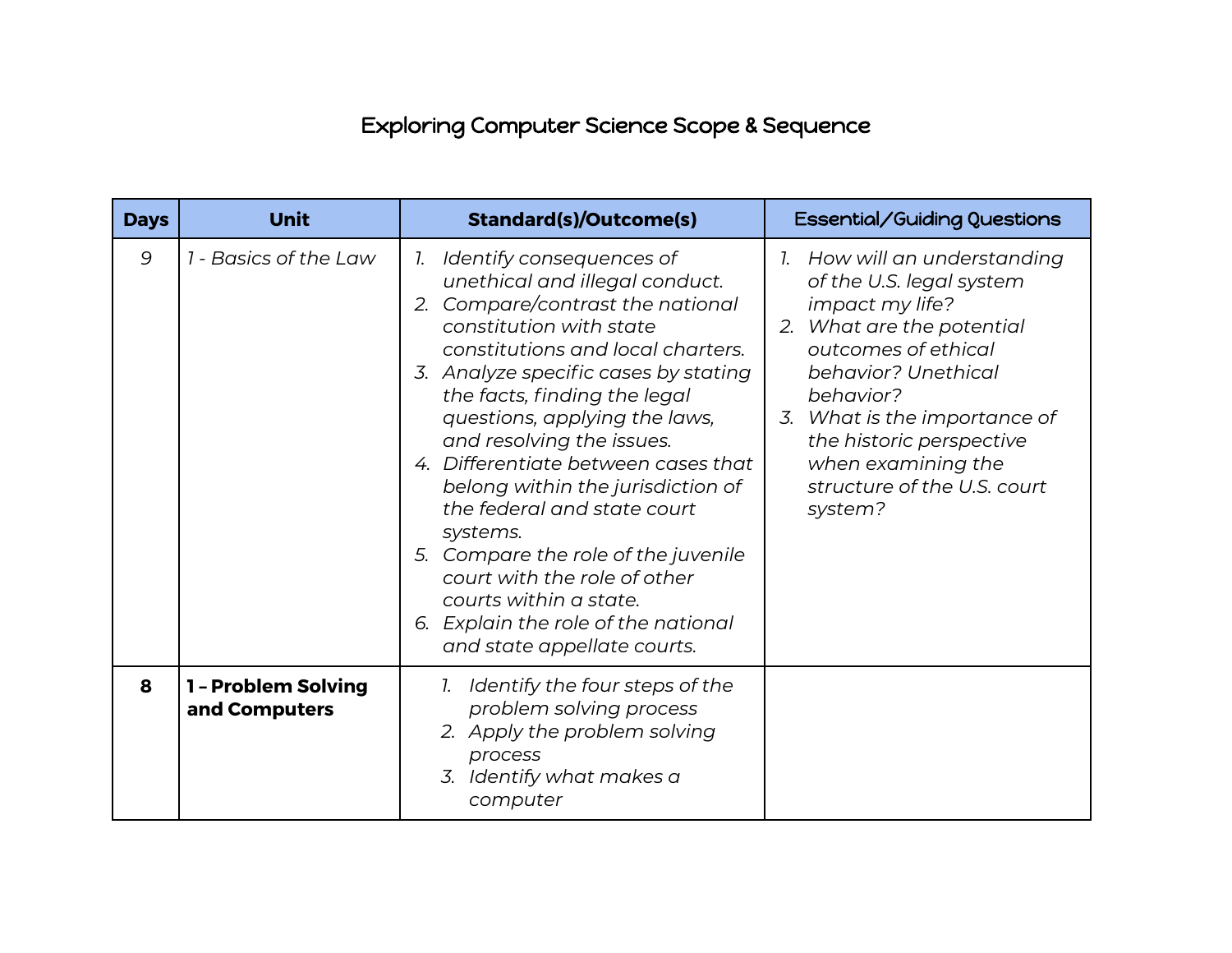|    |                                 | 4. Identify the inputs and<br>outputs of common<br>computing devices<br>5. Develop an algorithm for<br>processing information<br>6. Determine a possible source<br>of a given input, and why that<br>input should be stored on a<br>device<br>7. Design an app to solve a<br>problem                       |  |
|----|---------------------------------|------------------------------------------------------------------------------------------------------------------------------------------------------------------------------------------------------------------------------------------------------------------------------------------------------------|--|
|    |                                 | <b>Intro to Problem Solving</b><br><b>The Problem Solving Process</b><br><b>Exploring Problem Solving</b><br><b>What is a Computer?</b><br><b>Input and Output</b><br><b>Processing</b><br><b>Apps and Storage</b><br><b>Project: Propose an App</b>                                                       |  |
| 14 | $2 - Web$<br><b>Development</b> | 1. Identify the purpose of a<br>website from the perspective<br>of both users and creators.<br>2. Identify websites as a form of<br>personal expression<br>3. Identify the purpose of html<br>and its role in web design, and<br>how to build our skills in Web<br>Lab.<br>4. Explain how to use html tags |  |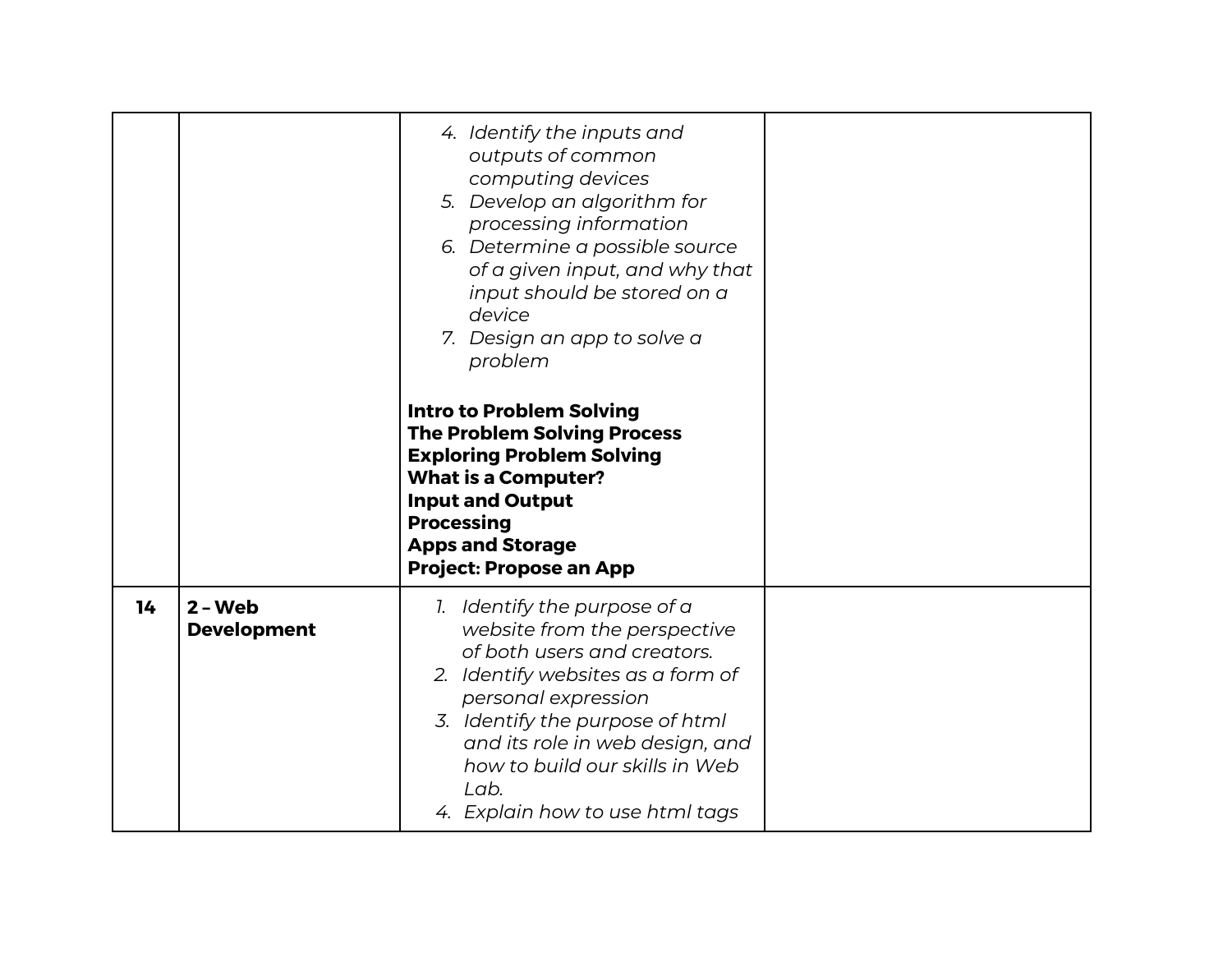| to change a website<br>appearance and structure<br>content.<br>5. Discern what is safe to publish<br>and share online.<br>6. Use list tags<br>7. Explain the nature of<br>copyright and how we can use<br>it.<br>8. Experience how proper<br>formatting and<br>documentation is used in html<br>to improve communication<br>and bug finding.<br>9. Explore techniques for linking<br>multiple web pages together.<br>10. Describe CSS and how to use it<br>effectively in web design.<br>11. Use CSS to change sizes,<br>positions, and create element<br>borders through rules that<br>govern the entire website.<br>12. Engage with web search<br>techniques and evaluating<br>website trustworthiness.<br>13. Apply color and style to a web<br>site<br>14. Implement incremental<br>improvements to a web site |  |
|--------------------------------------------------------------------------------------------------------------------------------------------------------------------------------------------------------------------------------------------------------------------------------------------------------------------------------------------------------------------------------------------------------------------------------------------------------------------------------------------------------------------------------------------------------------------------------------------------------------------------------------------------------------------------------------------------------------------------------------------------------------------------------------------------------------------|--|
| <b>Exploring Websites</b>                                                                                                                                                                                                                                                                                                                                                                                                                                                                                                                                                                                                                                                                                                                                                                                          |  |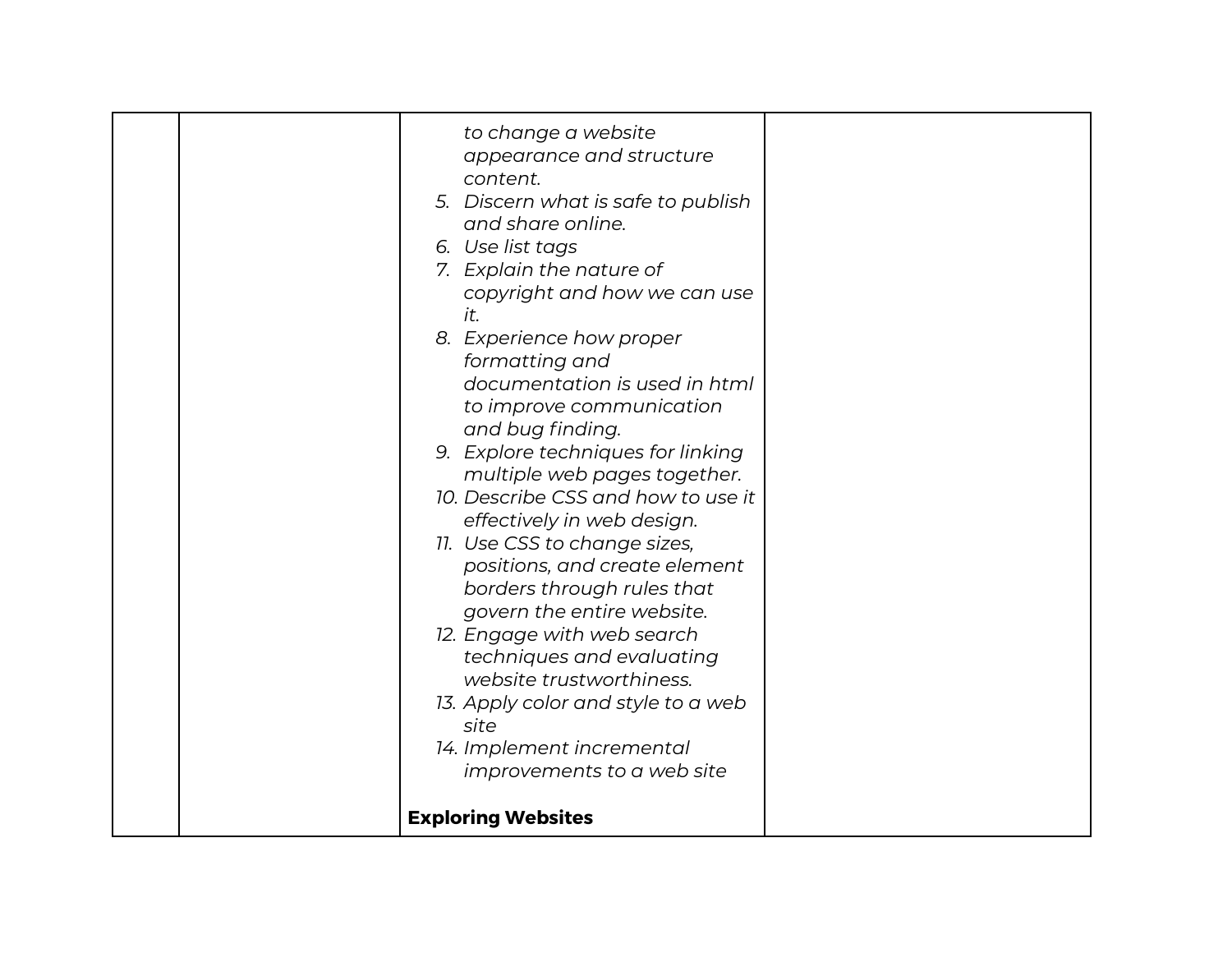|    |                                    | <b>Websites for Expression</b><br><b>Intro to HTML</b><br><b>Headers</b><br><b>Digital Footprint</b><br><b>Lists</b><br><b>Intellectual Property</b><br><b>Clean Coding and Debugging</b><br><b>Project: Multipage Website</b><br><b>Styling Text with CSS</b><br><b>Styling Elements with CSS</b><br><b>Sources and Search Engines</b><br><b>RGB Colors and Classes</b><br><b>Project: Personal Portfolio Website</b>                                      |  |
|----|------------------------------------|-------------------------------------------------------------------------------------------------------------------------------------------------------------------------------------------------------------------------------------------------------------------------------------------------------------------------------------------------------------------------------------------------------------------------------------------------------------|--|
| 18 | 3 - Animations and<br><b>Games</b> | 1. Identify how Computer<br>Science is used in a field of<br>entertainment<br>2. Communicate how to draw an<br>image in Game Lab,<br>accounting for shape position,<br>color, and order<br>3. Use the Game Lab IDE to plot<br>different colored shapes on<br>the screen and overlap them<br>4. Use and reason about<br>drawing commands with<br>multiple parameters and use<br>random numbers in a<br>program<br>5. Identify and use a variable as<br>a way |  |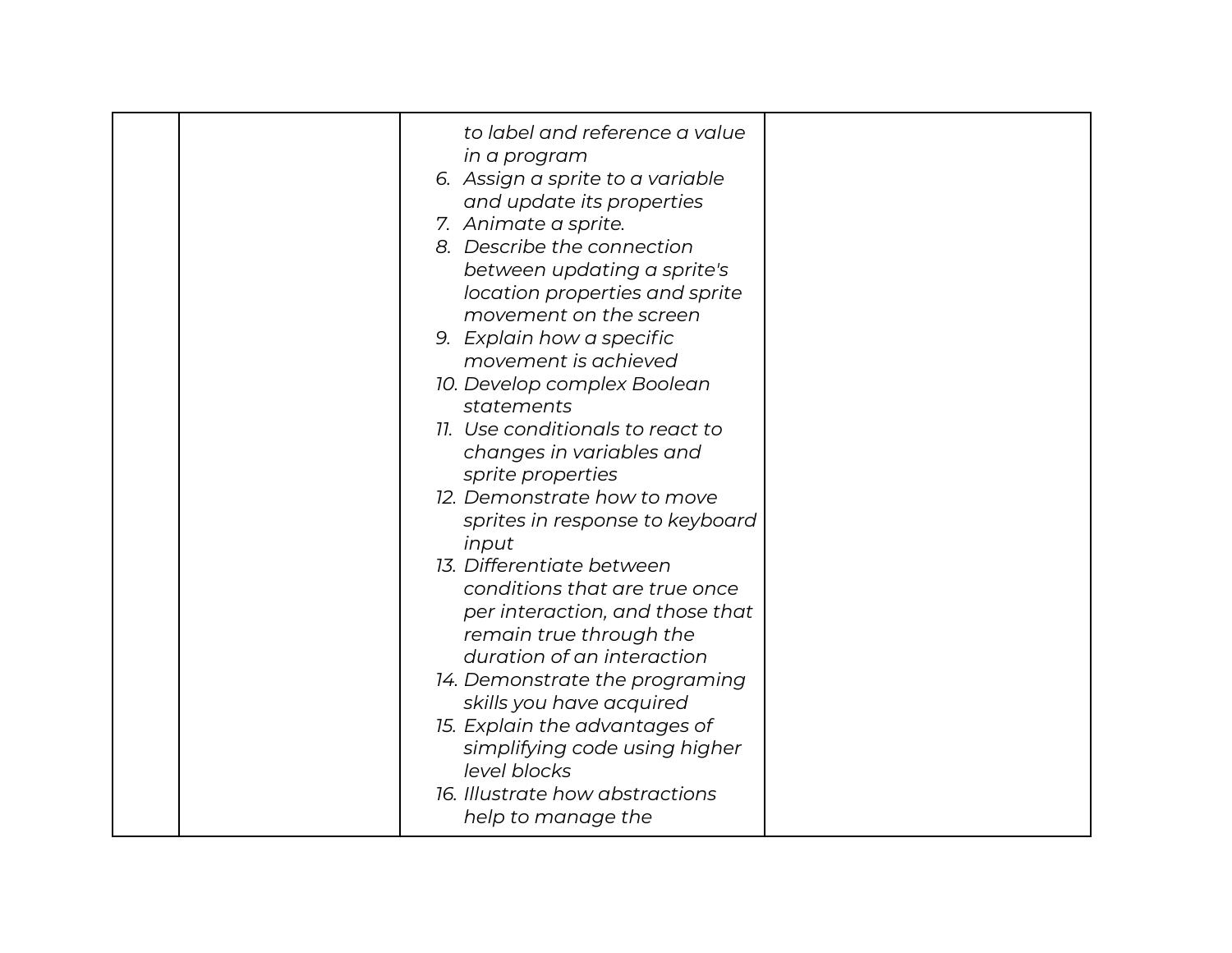| complexity of code<br>17. Explain how individual<br>programming constructs can<br>be combined to create more<br>complex behavior<br>18. Illustrate how abstractions<br>can be built upon to develop<br>even further abstractions<br>19. Create and use functions in a<br>program to improve the<br>readability of their programs<br>20. Demonstrate knowledge of<br>core programming constructs<br>necessary to build different<br>components of a game<br>21. Develop and implement a<br>plan for creating a piece of<br>software |  |
|------------------------------------------------------------------------------------------------------------------------------------------------------------------------------------------------------------------------------------------------------------------------------------------------------------------------------------------------------------------------------------------------------------------------------------------------------------------------------------------------------------------------------------|--|
| <b>Programming for Entertainment</b><br><b>Plotting Shapes</b><br><b>Drawing in the Game Lab</b><br><b>Parameters and Randomization</b><br><b>Variables</b><br><b>Sprites</b><br><b>The Draw Loop</b><br><b>Counter Pattern (Unplugged)</b><br><b>Moving Sprites</b><br><b>Booleans (Unplugged)</b><br><b>Booleans and Conditionals</b><br><b>Conditionals and User Input</b>                                                                                                                                                      |  |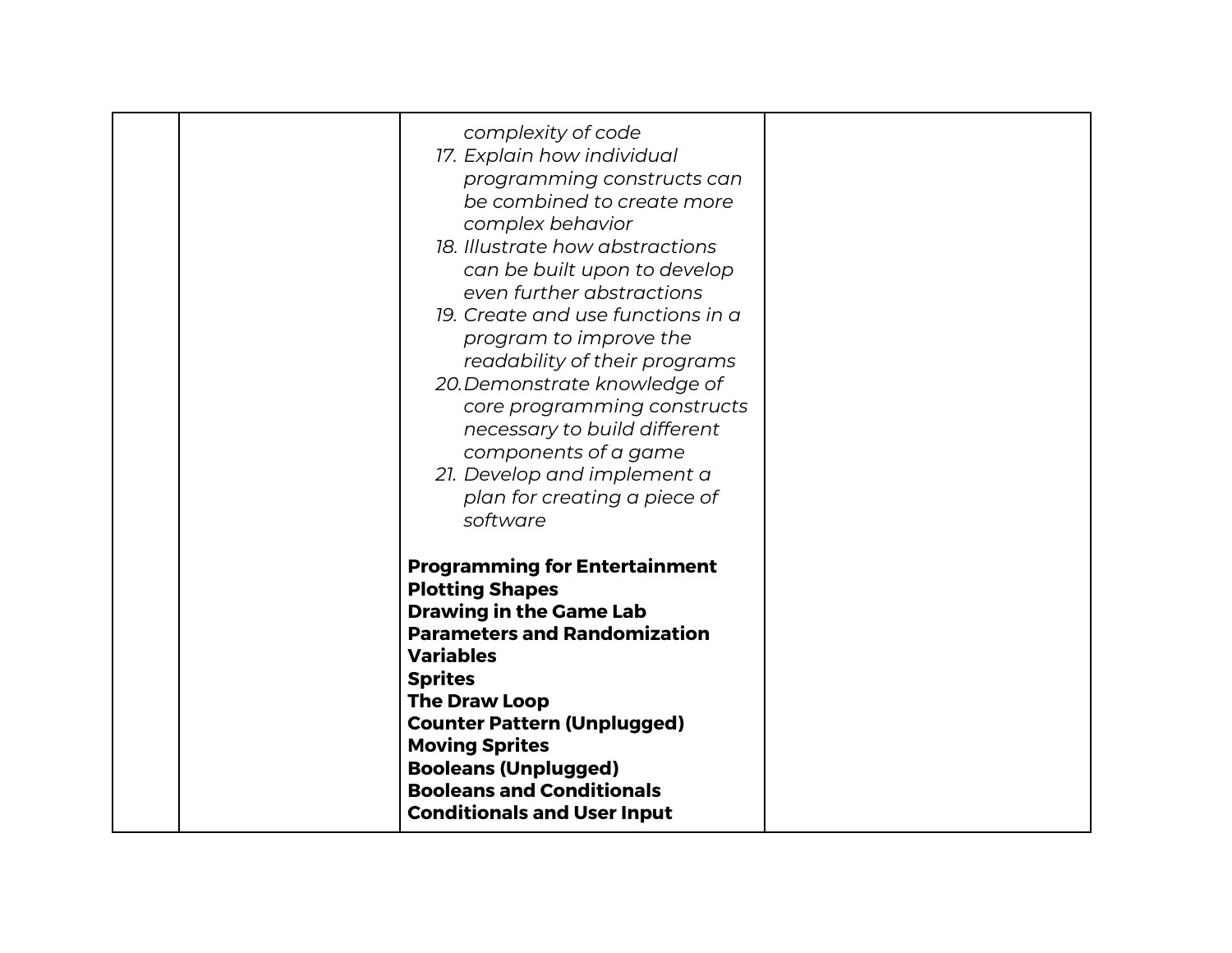|    |                                  | <b>Complex Conditionals</b><br><b>Project: Interactive Card</b><br><b>Velocity</b><br><b>Collision Detection</b><br><b>Complex Sprite Movement</b><br><b>Collisions</b><br><b>Functions</b><br><b>The Game Design Process</b><br><b>Project: Design/Build a Game</b>                                                                                                                                                                                                                                                                                                                                                                     |  |
|----|----------------------------------|------------------------------------------------------------------------------------------------------------------------------------------------------------------------------------------------------------------------------------------------------------------------------------------------------------------------------------------------------------------------------------------------------------------------------------------------------------------------------------------------------------------------------------------------------------------------------------------------------------------------------------------|--|
| 16 | 4 - The Design<br><b>Process</b> | 1. Evaluate an object for how<br>well its design meets a given<br>set of needs<br>2. Critique a design through the<br>perspective of a user profile<br>3. Create meaningful categories<br>from a collection of ideas<br>4. Identify the user needs a<br>prototype was designed to<br>address<br>5. Categorize and prioritize user<br>feedback for an app<br>6. Analyze interview notes to<br>develop follow-up questions<br>7. Design the functionality of an<br>app to address the specific<br>needs of a user<br>8. Identify ways in which apps<br>can effect social change<br>9. Identify the user needs being<br>addressed by an app |  |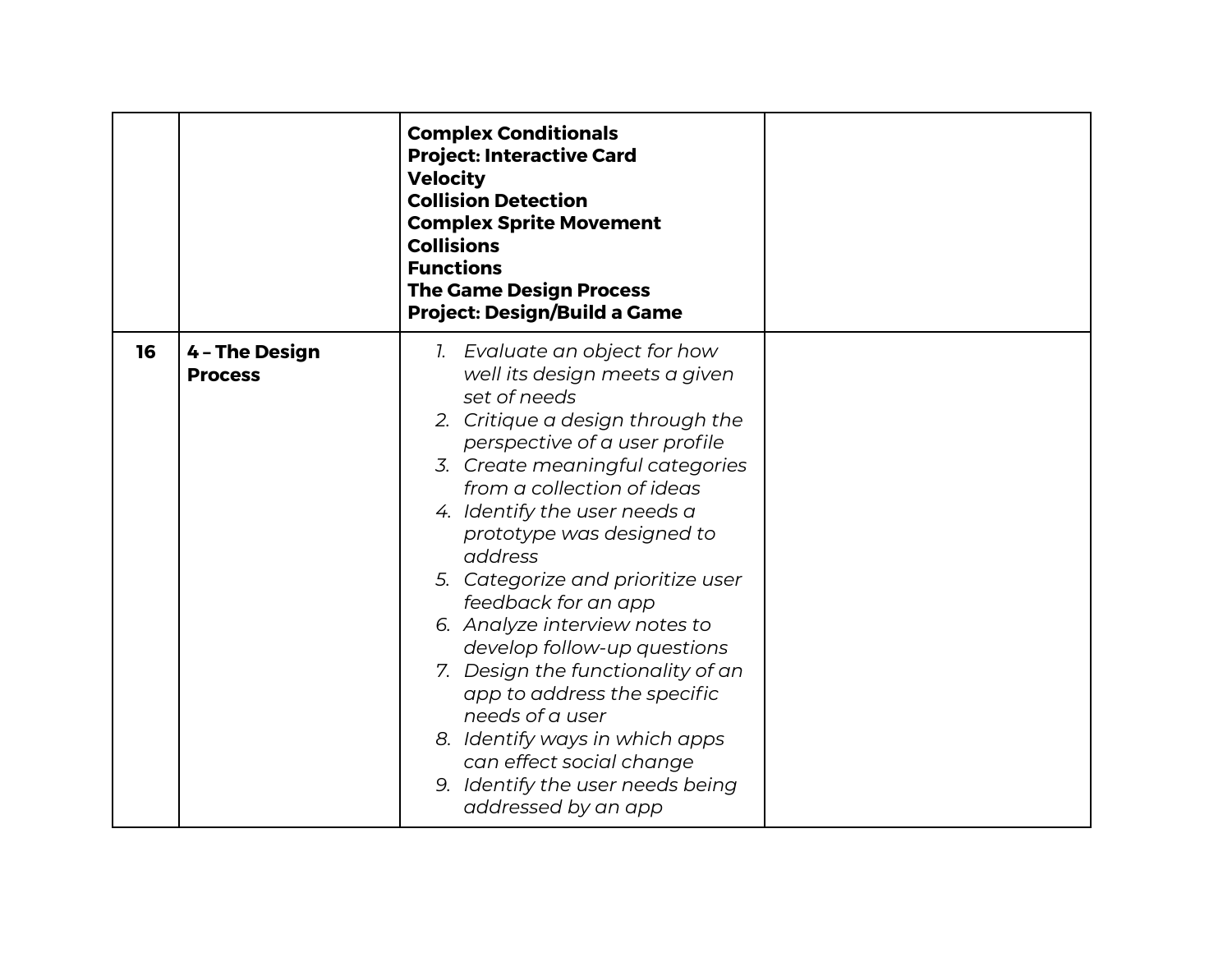| 10. Communicate the design and<br>intended use of program<br>11. Test a prototype with a user,<br>recording the results<br>12. Translate a paper prototype<br>into a digital format<br>13. Write programs that respond<br>to user input<br>14. Run a user test on an app and<br>record what users say about<br>their minimum viable product<br>15. Prioritize the bugs and<br>features according to impact<br>and ease of implementation<br>16. Present technical information<br>clearly to non-technical users |  |
|-----------------------------------------------------------------------------------------------------------------------------------------------------------------------------------------------------------------------------------------------------------------------------------------------------------------------------------------------------------------------------------------------------------------------------------------------------------------------------------------------------------------|--|
| <b>Analysis of Design</b><br><b>Understanding Your User</b><br><b>User-Centered Design</b><br><b>User Interfaces</b><br><b>Feedback and Testing</b><br><b>Identifying Users Needs</b><br><b>Project: Paper Prototype</b><br><b>Designing Apps for Good</b><br><b>Market Research</b><br><b>Paper Prototypes</b><br><b>Prototype Testing</b><br><b>Digital Design</b><br><b>Linking Screens</b><br><b>Testing the App</b>                                                                                        |  |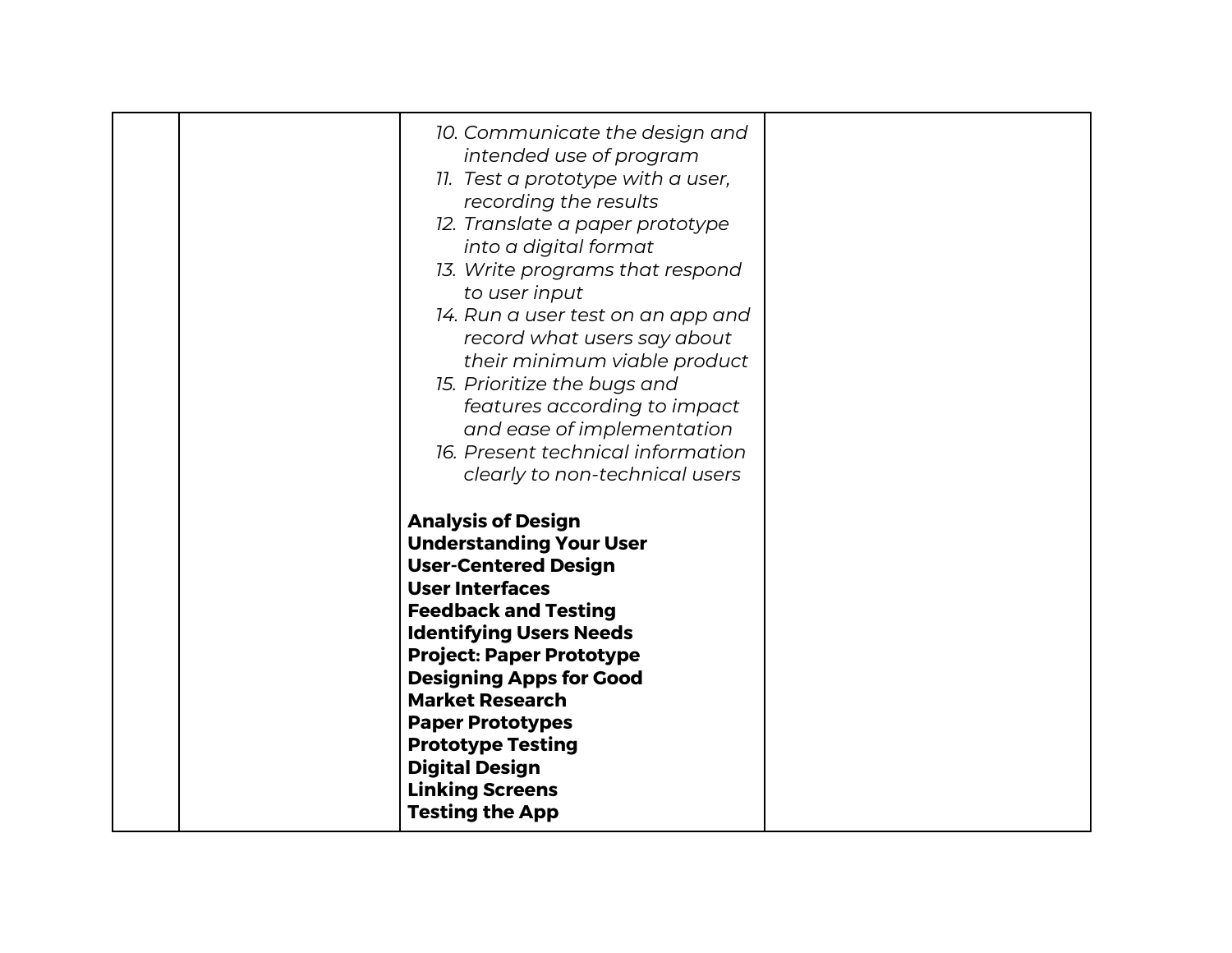|                            | <b>Improving and Iterating</b><br><b>Project: App Presentation</b>                                                                                                                                                                                                                                                                                                                                                                                                                                                                                                                                                                                                                                                                                                                                                                                    |  |
|----------------------------|-------------------------------------------------------------------------------------------------------------------------------------------------------------------------------------------------------------------------------------------------------------------------------------------------------------------------------------------------------------------------------------------------------------------------------------------------------------------------------------------------------------------------------------------------------------------------------------------------------------------------------------------------------------------------------------------------------------------------------------------------------------------------------------------------------------------------------------------------------|--|
| 10<br>5 - Data and Society | 1. Provide examples of how<br>representing data in different<br>ways can affect its ability to<br>solve different problems<br>2. Create, use, and provide<br>feedback on a system for<br>representing information<br>3. Use the ASCII system to<br>encode and decode text<br>information in binary<br>4. Create and manipulate binary<br>patterns to represent black<br>and white images<br>5. Extend a representation<br>system based on patterns.<br>6. Apply a method of encryption<br>to ensure the secure<br>transmission of data.<br>7. Use multiple binary systems to<br>decode information.<br>8. Create a generalized<br>representation system for<br>many instances of a complex<br>type of information<br>9. Identify and collect relevant<br>data to help solve a problem<br>10. Distinguish between data that<br>users intentionally and |  |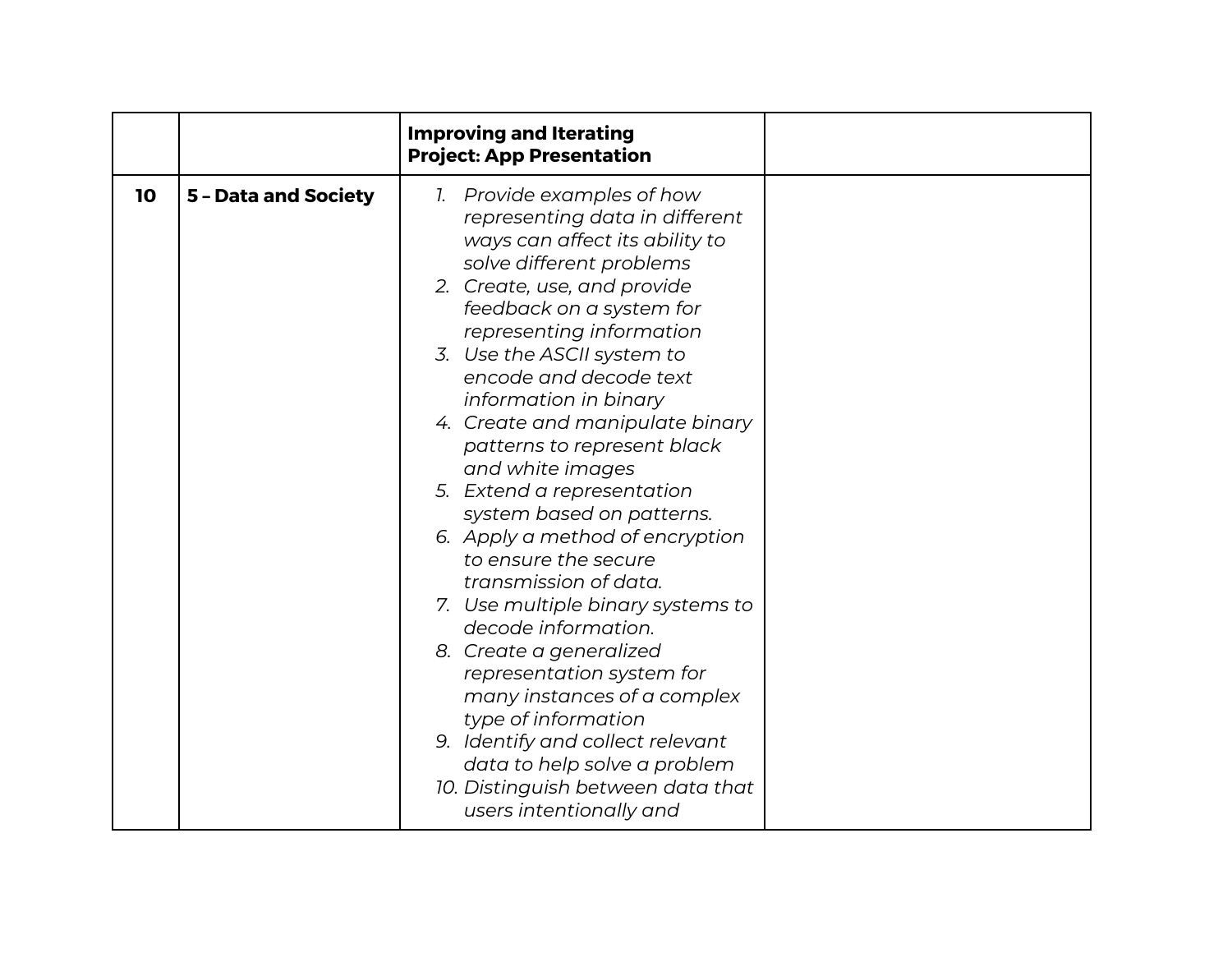| unintentionally produce.<br>11. Explain why a set of data must<br>be cleaned before a computer<br>can use it.<br>12. Use tables and visualizations<br>summarizing data to support<br>a decision<br>13. Use cross tabulation to find<br>patterns and relationships in<br>data<br>14. Design an algorithm for<br>making decisions using data<br>as inputs<br>15. Determine appropriate<br>sources of data needed to<br>solve a problem                                    |  |
|-------------------------------------------------------------------------------------------------------------------------------------------------------------------------------------------------------------------------------------------------------------------------------------------------------------------------------------------------------------------------------------------------------------------------------------------------------------------------|--|
| <b>Representation Matters</b><br><b>Patterns and Representations</b><br><b>ASCII and Binary Representations</b><br><b>Representing Images</b><br><b>Combining Representations</b><br><b>Create a Representation</b><br><b>Problem Solving and Data</b><br><b>Problem Solving with Big Data</b><br><b>Structuring Data</b><br><b>Making Decisions with Data</b><br><b>Interpreting Data</b><br><b>Automating Data Decisions</b><br><b>Project: Make a Recommendation</b> |  |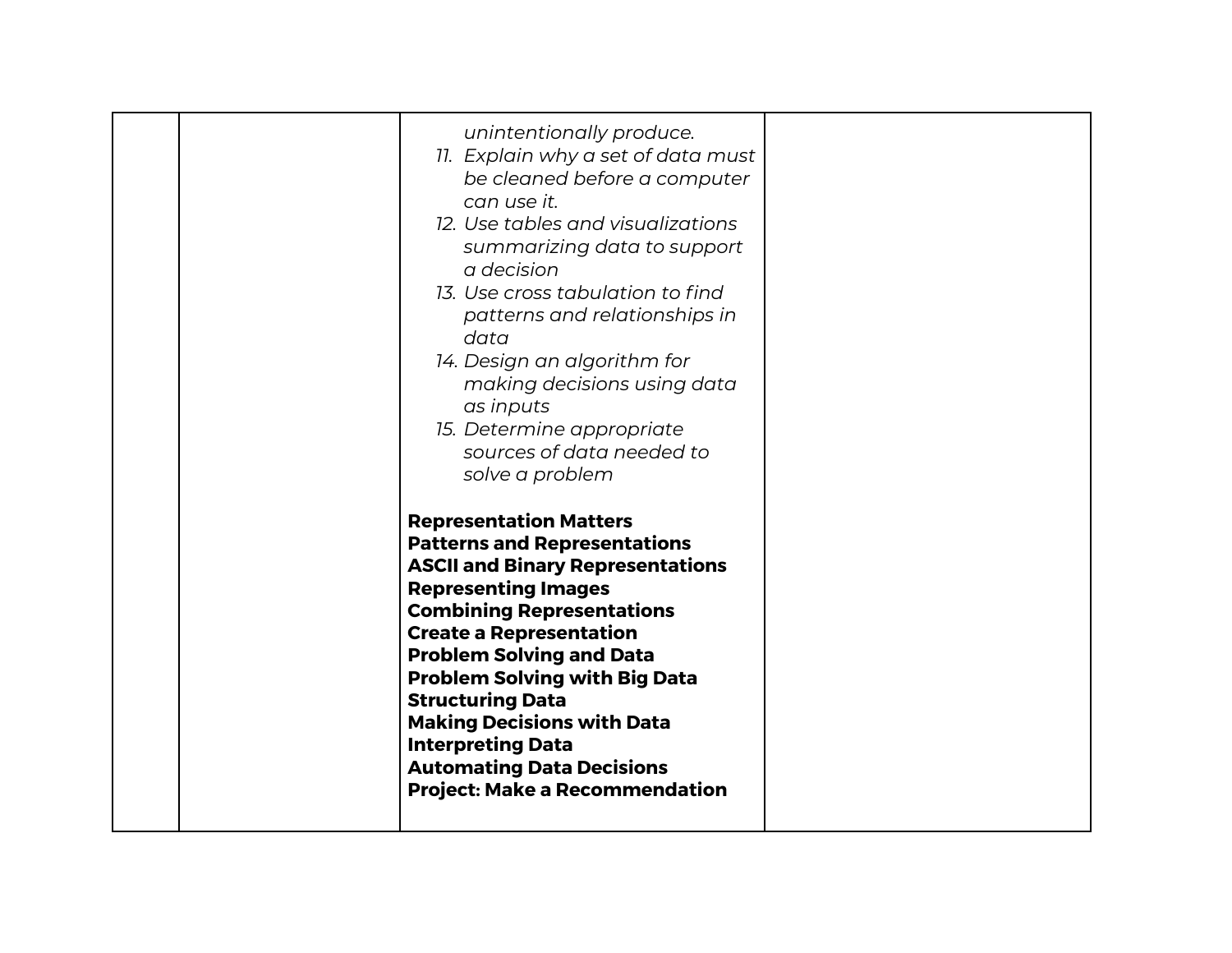| 18 | 6 - Physical<br><b>Computing</b> | 1. Identify computing<br>innovations within a given<br>field<br>2. Write programs that change<br>multiple elements on a single<br>screen instead of changing<br>screens<br>3. Use code to control a physical<br>device<br>4. Attach an event handler to a<br>hardware input<br>5. Develop programs that<br>respond to analog input<br>6. Create a function that uses<br>parameters to generalize<br>behavior<br>7. Access an element in an array<br>using its index<br>8. Create and modify an array<br>9. Modify the exit condition of a<br>for loop to control how many<br>times it repeats<br>10. Recognize the use and need<br>for accelerometer orientation<br>11. Use parameters to generalize<br>the purpose of a function<br>12. Create and debug simple |  |
|----|----------------------------------|------------------------------------------------------------------------------------------------------------------------------------------------------------------------------------------------------------------------------------------------------------------------------------------------------------------------------------------------------------------------------------------------------------------------------------------------------------------------------------------------------------------------------------------------------------------------------------------------------------------------------------------------------------------------------------------------------------------------------------------------------------------|--|
|    |                                  | circuits<br>13. Develop an interactive<br>physical prototype that<br>combines software and                                                                                                                                                                                                                                                                                                                                                                                                                                                                                                                                                                                                                                                                       |  |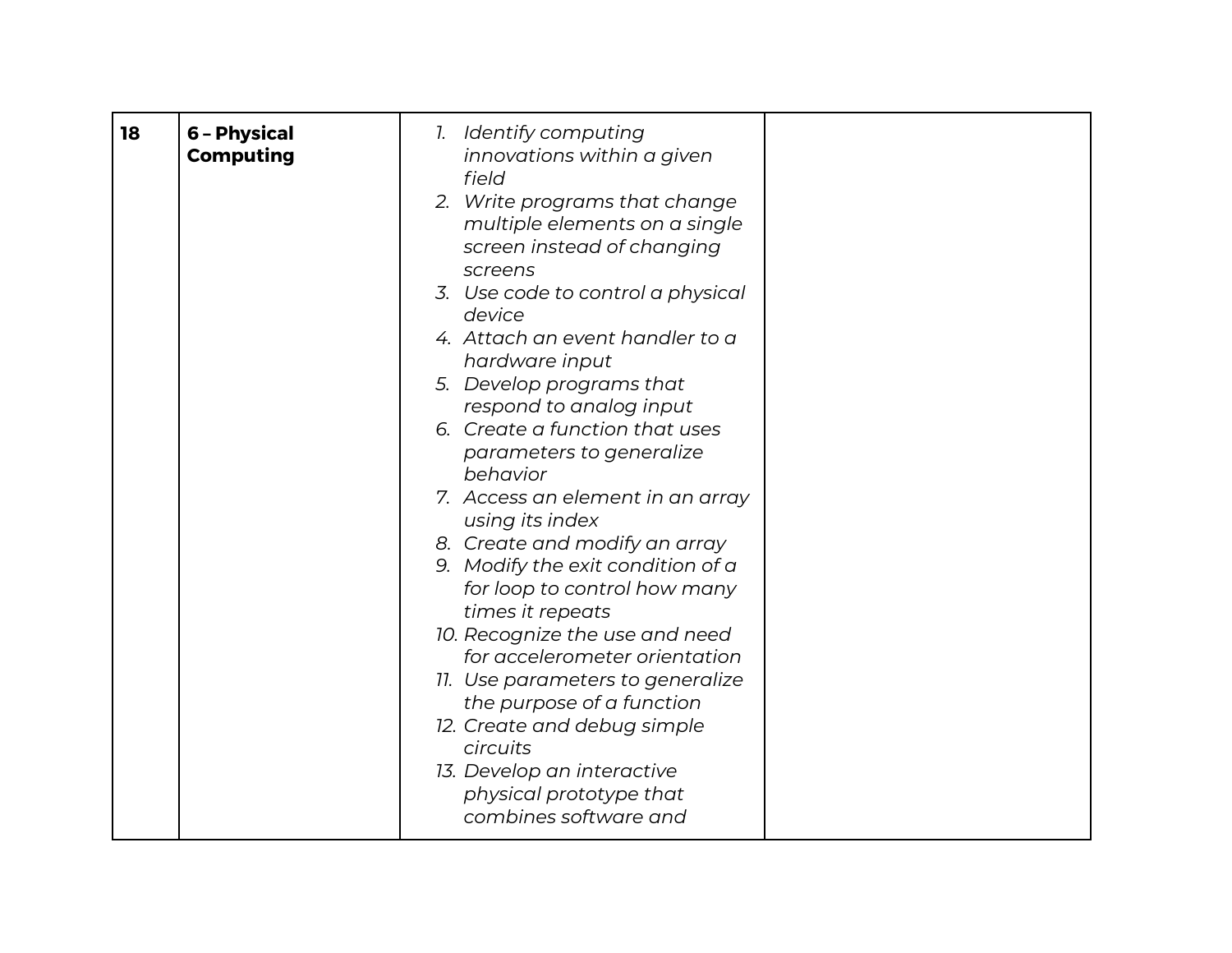| <b>Making Music</b><br><b>Arrays and For Loops</b><br><b>Accelerometer</b><br><b>Functions with Parameters</b><br><b>Circuits and Physical Prototypes</b><br><b>Project: Prototype an Innovation</b> |
|------------------------------------------------------------------------------------------------------------------------------------------------------------------------------------------------------|
|------------------------------------------------------------------------------------------------------------------------------------------------------------------------------------------------------|